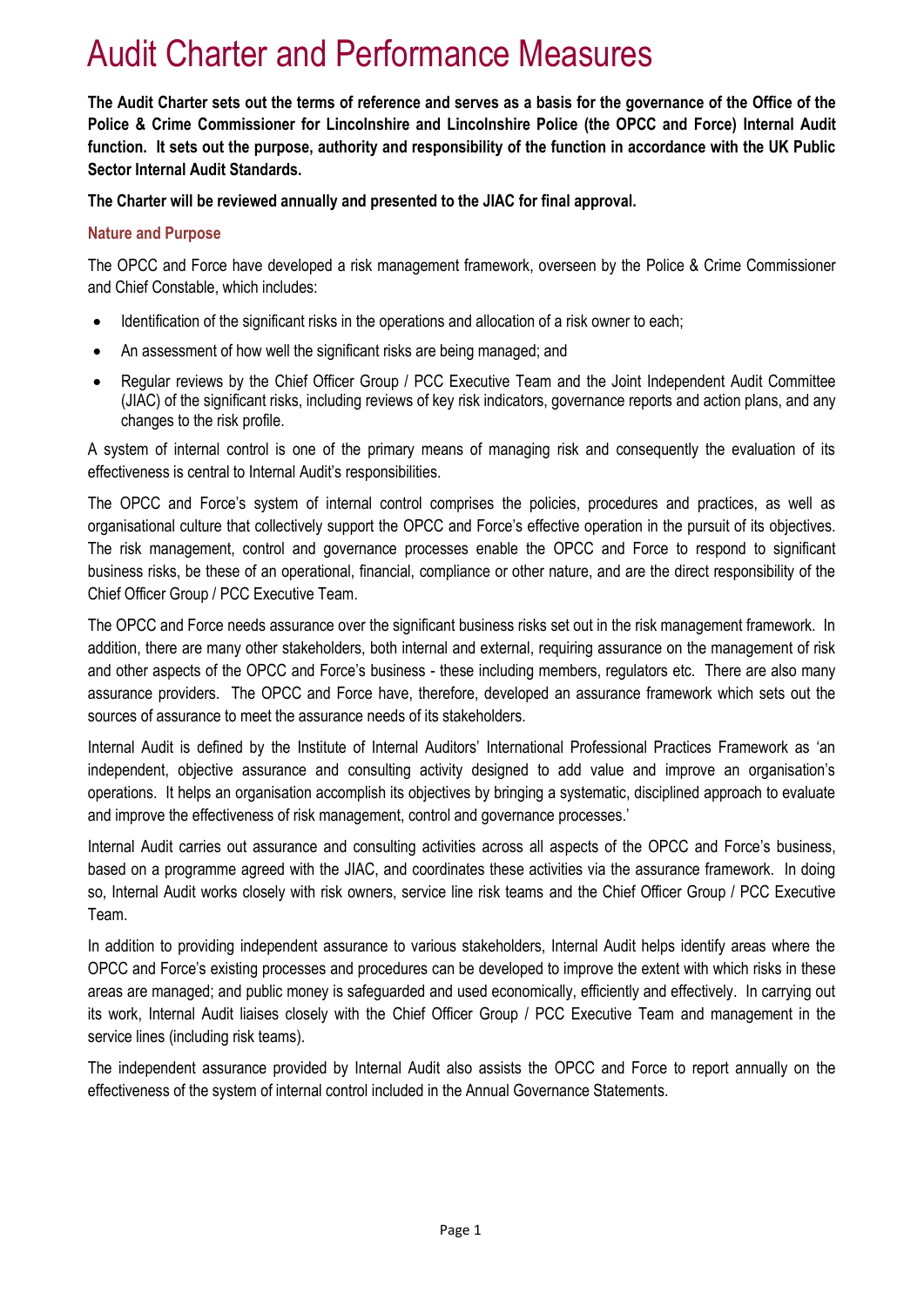## **Authority and Access to Records, Assets and Personnel**

Internal Audit has unrestricted right of access to all OPCC and Force records and information, both manual and computerised, cash, stores and other property or assets it considers necessary to fulfil its responsibilities. Internal Audit may enter property and has unrestricted access to all locations and officers where necessary on demand and without prior notice. Right of access to other bodies funded by the OPCC and Force should be set out in the conditions of funding.

Any restriction (management or other) on the scope of Internal Audit's activities will be reported to the JIAC.

Internal Audit is accountable for the safekeeping and confidentiality of any information and assets acquired in the course of its duties and execution of its responsibilities.

Internal Audit will consider all requests from the external auditors for access to any information, files or working papers obtained or prepared during audit work that has been finalised, and which external audit would need to discharge their responsibilities.

#### **Responsibility**

The Chief Internal Auditor is required to provide an annual opinion to the OPCC and Force, through the JIAC, on the adequacy and the effectiveness of the OPCC and Force's risk management, control and governance processes. In order to achieve this, Internal Audit will:

- Coordinate assurance activities with other assurance providers (such as the external auditors and HMIC) such that the assurance needs of the OPCC and Force, regulators and other stakeholders are met in the most effective way.
- Evaluate and assess the implications of new or changing systems, products, services, operations and control processes.
- Carry out assurance and consulting activities across all aspects of the OPCC and Force's business based on a risk-based plan agreed with the JIAC.
- Provide the Police & Crime Commissioner, Chief Constable and other officers with reasonable, but not absolute, assurance as to the adequacy and effectiveness of the key controls associated with the management of risk in the area being audited.
- Issue periodic reports to the JIAC and the Chief Officer Group / PCC Executive Team summarising results of assurance activities.
- Promote an anti-fraud, anti-bribery and anti-corruption culture within the OPCC and Force to aid the prevention and detection of fraud;
- Assist in the investigation of allegations of fraud, bribery and corruption within the OPCC and Force and notifying management and the JIAC of the results.
- Assess the adequacy of remedial action to address significant risk and control issues reported to the JIAC. Responsibility for remedial action in response to audit findings rests with line management.

There are inherent limitations in any system of internal control and thus errors or irregularities may occur and not be detected by Internal Audit's work. Unless specifically requested and agreed, Internal Audit will not perform substantive testing of underlying transactions.

When carrying out its work, Internal Audit will provide line management with comments and report breakdowns, failures or weaknesses of internal control systems together with recommendations for remedial action. However, Internal Audit cannot absolve line management of responsibility for internal controls.

Internal Audit will support line managers in determining measures to remedy deficiencies in risk management, control and governance processes and compliance to the OPCC and Force's policies and standards and will monitor whether such measures are implemented on a timely basis.

The JIAC is responsible for ensuring that Internal Audit is adequately resourced and afforded a sufficiently high standing within the organisation, necessary for its effectiveness.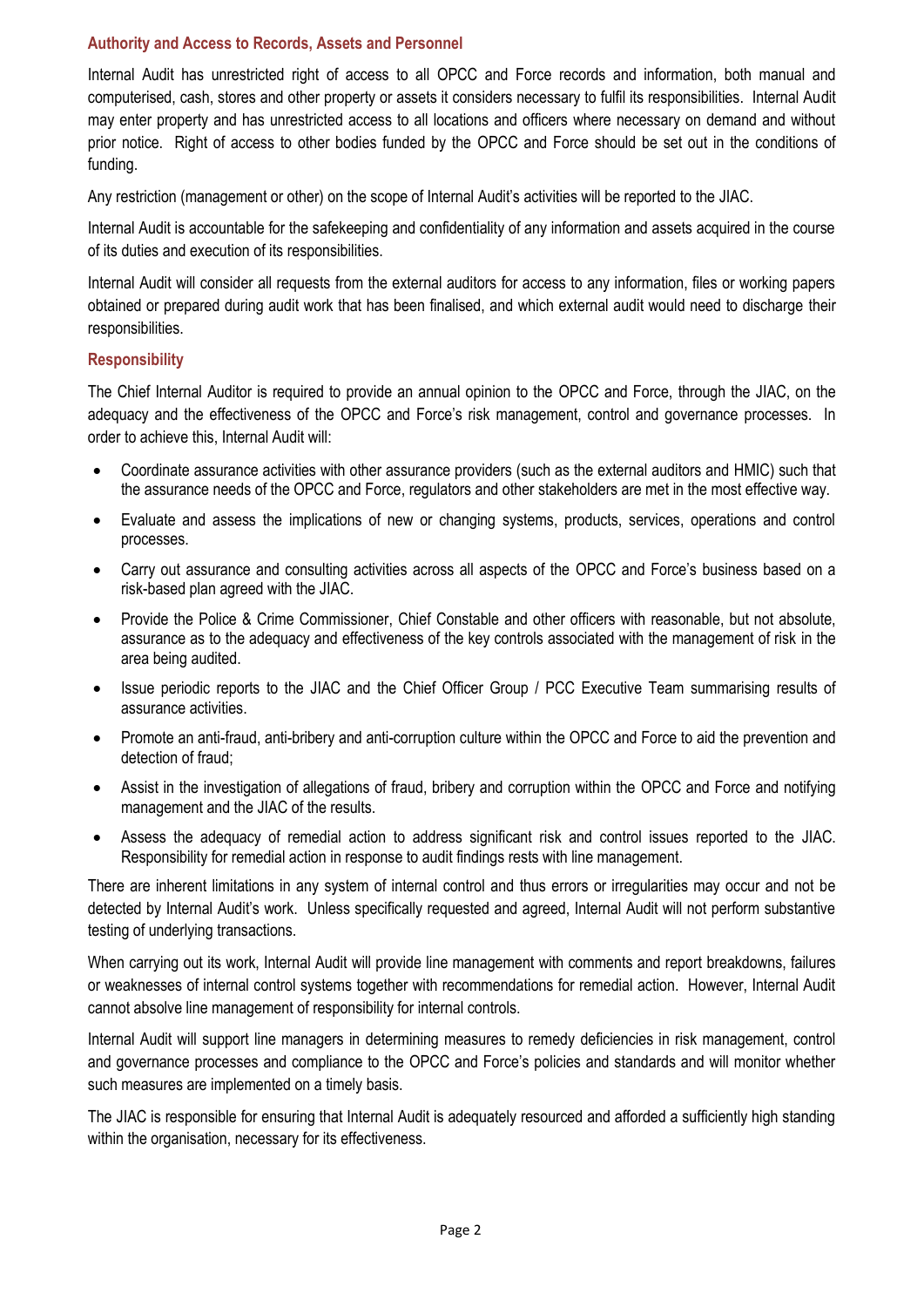## **Scope of Activities**

As highlighted in the previous section, there are inherent limitations in any system of internal control. Internal Audit therefore provides the Police & Crime Commissioner, Chief Constable and other officers with reasonable, but not absolute, assurance as to the adequacy and effectiveness of the OPCC and Force's governance, risk management and control processes using a systematic and disciplined approach by:

- Assessing and making appropriate recommendations for improving the governance processes, promoting appropriate ethics and values, and ensuring effective performance management and accountability;
- Evaluating the effectiveness and contributing to the improvement of risk management processes; and
- Assisting the OPCC and Force in maintaining effective controls by evaluating their adequacy, effectiveness and efficiency and by promoting continuous improvement.

The scope of Internal Audit's value adding activities includes evaluating risk exposures relating to the OPCC and Force's governance, operations and information systems regarding the:

- Achievement of the organisation's strategic objectives;
- Reliability and integrity of financial and operational information;
- Effectiveness and efficiency of operations and programmes;
- Safeguarding of assets; and
- Compliance with laws, regulations, policies, procedures and contracts.

## **Reporting**

For each engagement, Internal Audit will issue a report to the appropriate senior management and business risk owner, and depending on the nature of the engagement and as agreed in the engagement's Terms of Reference, with a summary to the Chief Officer Group / PCC Executive Team and the JIAC.

The UK Public Sector Internal Audit Standards require the Chief Internal Auditor to report at the top of the organisation and this is done in the following ways:

- The Internal Audit Charter is reported to the Chief Officer Group / PCC Executive Team and the JIAC.
- The annual risk-based plan is compiled by the Chief Internal Auditor taking account of the OPCC and Force's risk management / assurance framework and after input from members of the Chief Officer Group / PCC Executive Team. It is then presented to the Chief Officer Group / PCC Executive Team and JIAC annually for noting and comment.
- The internal audit budget is reported to the JIAC for approval annually as part of the overall budget.
- The adequacy, or otherwise, of the level of internal audit resources (as determined by the Chief Internal Auditor) and the independence of internal audit will be reported annually to the JIAC.
- Performance against the annual risk-based plan and any significant risk exposures and breakdowns, failures or weaknesses of internal control systems arising from internal audit work are reported to the Chief Officer Group / PCC Executive Team and JIAC on a quarterly basis.
- Any significant consulting activity not already included in the risk-based plan and which might affect the level of assurance work undertaken will be reported to the JIAC.
- Results from the Quality Assurance and Improvement Programme will be reported to both the Chief Officer Group / PCC Executive Team and the JIAC.
- Any instances of non-conformance with the Public Sector Internal Audit Standards must be reported to the Chief Officer Group / PCC Executive Team and the JIAC and will be included in the annual Chief Internal Auditor's report. If there is significant non-conformance, this may be included in the Annual Governance Statement.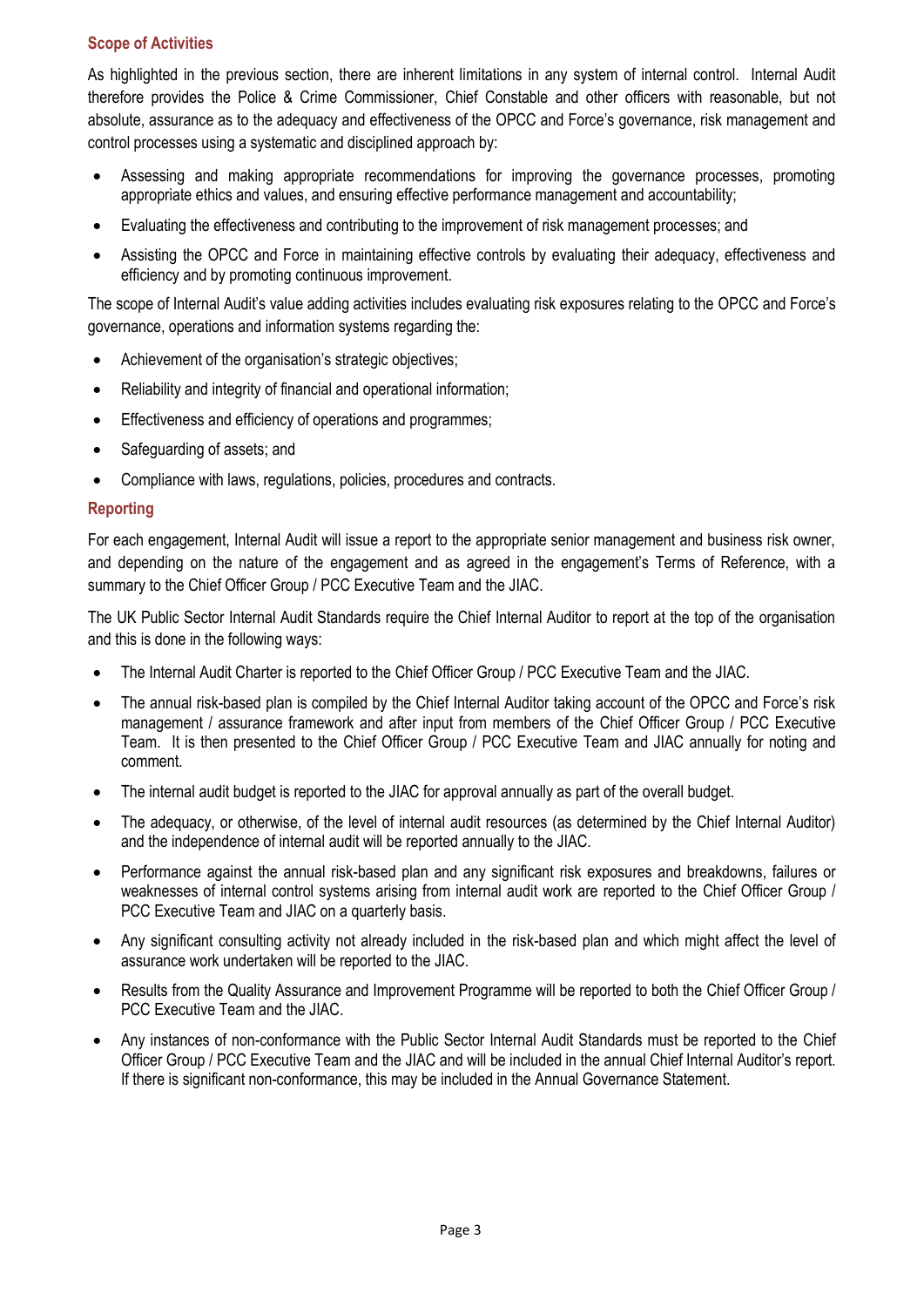## **Independence**

The Chief Internal Auditor has free and unfettered access to the following:

- Police & Crime Commissioner
- Chief Constable:
- Head of Finance (or equivalent) at the OPCC and Force;
- Chair of the JIAC: and
- Any other member of the Chief Officer Group / PCC Executive Team.

The independence of the contracted Chief Internal Auditor is further safeguarded as his annual appraisal is not inappropriately influenced by those subject to internal audit.

To ensure that auditor objectivity is not impaired and that any potential conflicts of interest are appropriately managed, all internal audit staff are required to make an annual personal independence responsibilities declaration via the tailored 'My Compliance Responsibilities' portal which includes personal deadlines for:

- Annual Returns (a regulatory obligation regarding independence, fit and proper status and other matters which everyone in Mazars must complete);
- Personal Connections (the system for recording the interests in securities and collective investment vehicles held by partners, directors and managers, and their immediate family members); and
- Continuing Professional Development (CPD).

Internal Audit may also provide consultancy services, such as providing advice on implementing new systems and controls. However, any significant consulting activity not already included in the audit plan and which might affect the level of assurance work undertaken will be reported to the JIAC. To maintain independence, any audit staff involved in significant consulting activity will not be involved in the audit of that area for a period of at least 12 months.

## **External Auditors**

The external auditors fulfil a statutory duty. Effective collaboration between Internal Audit and the external auditors will help ensure effective and efficient audit coverage and resolution of issues of mutual concern. Internal Audit will follow up the implementation of internal control issues raised by external audit.

Internal Audit and external audit meet periodically to:

- Plan the respective internal and external audits and discuss potential issues arising from the external audit; and
- Share the results of significant issues arising from audit work.

## **Due Professional Care**

The Internal Audit function is bound by the following standards:

- Institute of Internal Auditor's International Code of Ethics;
- Seven Principles of Public Life (Nolan Principles);
- UK Public Sector Internal Audit Standards;
- All OPCC and Force Policies and Procedures; and
- All relevant legislation.

Internal Audit is subject to a Quality Assurance and Improvement Programme that covers all aspects of internal audit activity. This consists of an annual self-assessment of the service and its compliance with the UK Public Sector Internal Audit Standards, on-going performance monitoring and an external assessment at least once every five years by a suitably qualified, independent assessor.

A programme of CPD is maintained for all staff working on internal audit engagements to ensure that auditors maintain and enhance their knowledge, skills and audit competencies to deliver the risk-based plan. Both the Chief Internal Auditor and the PSIA Engagement Manager are required to hold a professional qualification (CMIIA, CCAB or equivalent) and be suitably experienced.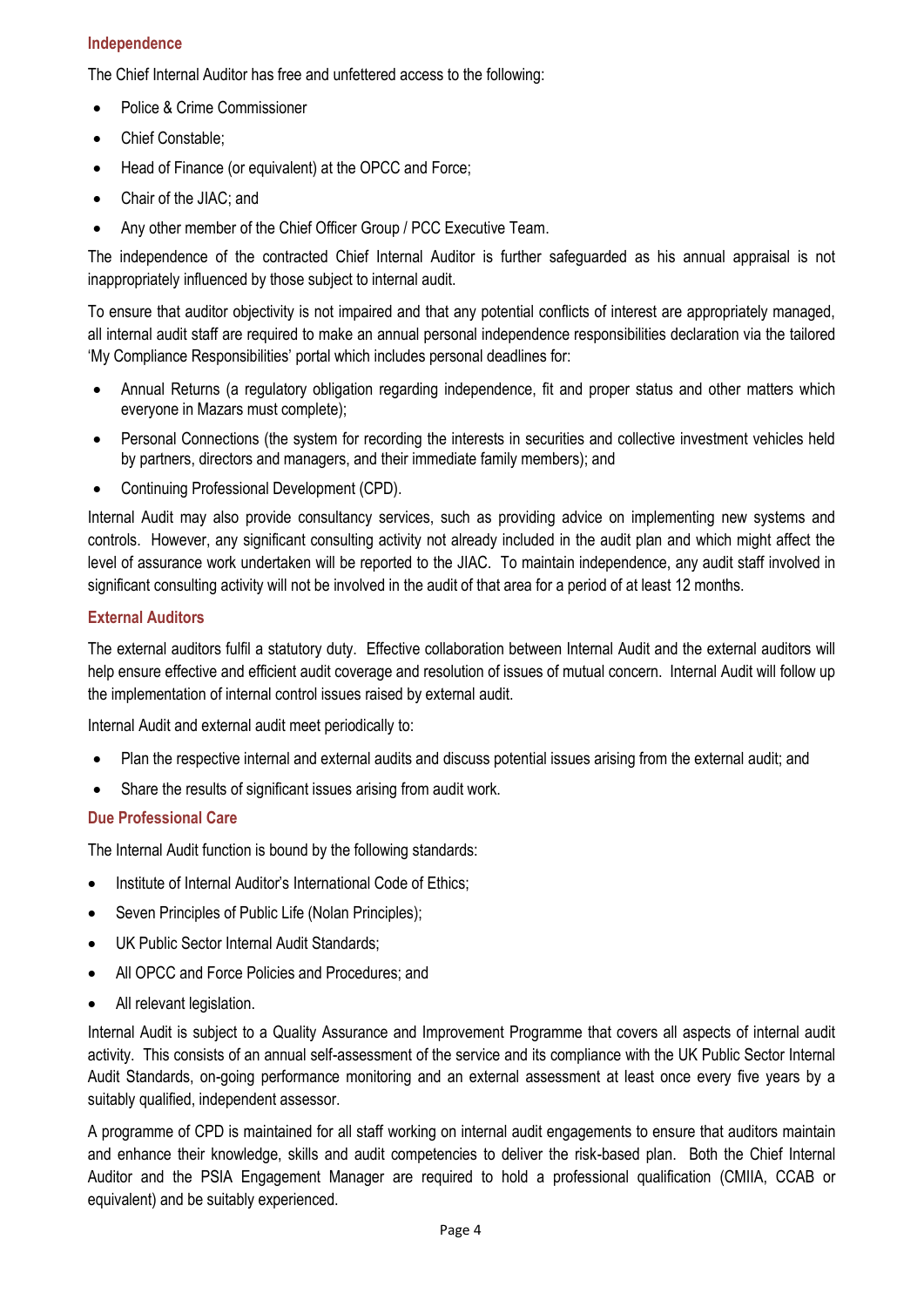#### **Performance Measures**

In seeking to establish a service which is continually improving, we acknowledge it is essential that we agree measures by which Internal Audit should demonstrate both that it is meeting the OPCC and Force's requirements and that it is improving on an annual basis. This will be both through quantifiable factors within the Key Performance Indicators (KPI's) and additionally through a number of measures to further seek to establish the value derived from internal audit.

Below we provide example KPI's against which we regularly report our performance. Should you require additional performance measures, these will be incorporated within our regular reports to management and the JIAC.